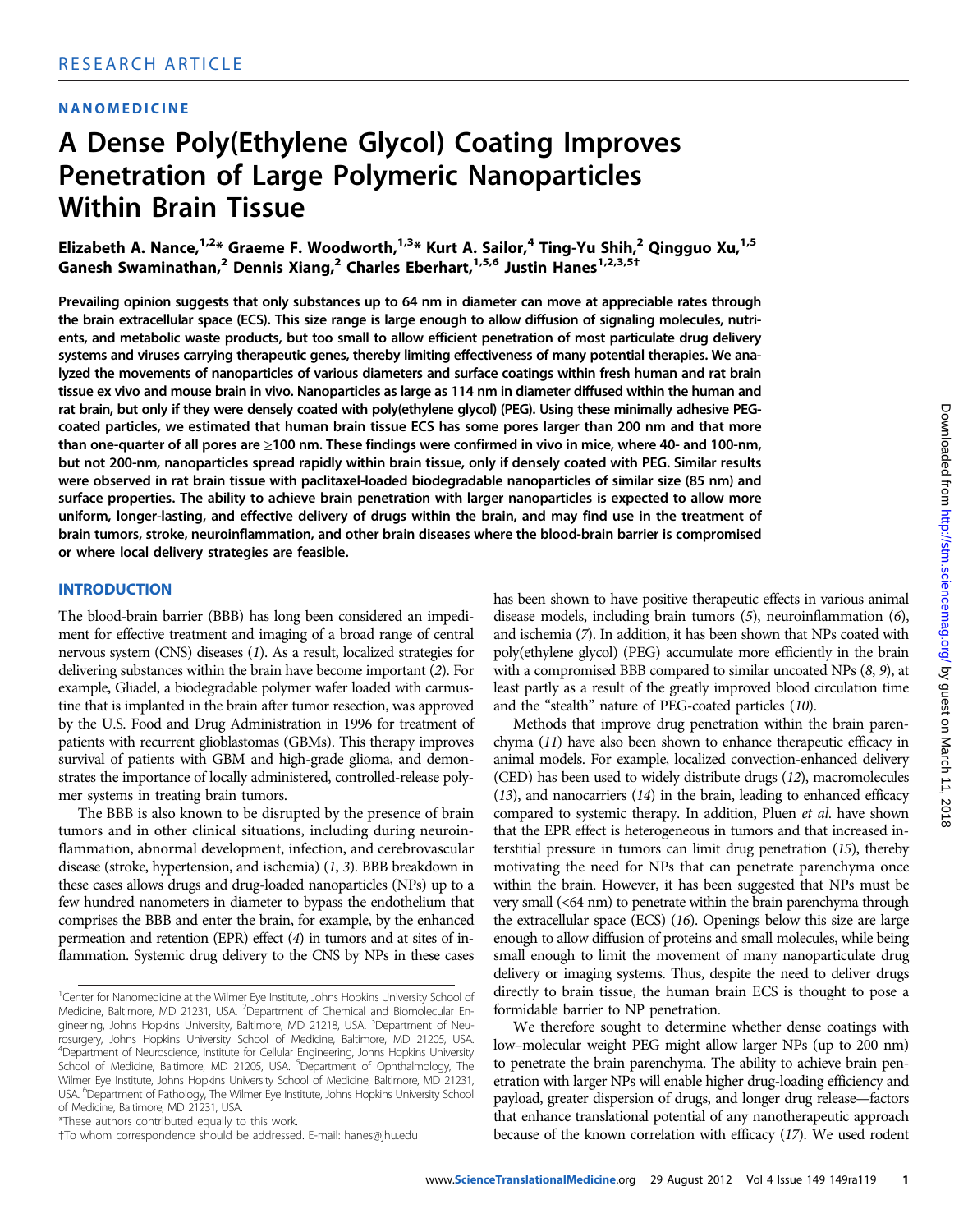brain tissue in vivo and ex vivo, and fresh human tissue ex vivo, to study brain ECS pore size and NP diffusion within the brain. Realtime multiple particle tracking (MPT) indicated that NPs at least 114 nm in diameter were capable of penetrating human and rat brain tissue. In support of these findings, the movements of the same NPs in the living mouse brain were directly visualized and compared with in vivo particle tracking through a cranial window. A paclitaxel-loaded NP system with similar size and surface characteristics as the conventional PEG-coated particles showed that therapeutic delivery for CNS disorders is possible.

#### RESULTS

#### Particle tracking in human brain tissue ex vivo

Having previously shown that transport of unexpectedly large NPs through mucus gels depends on their surface coatings (18, 19), we hypothesized here that similar modifications of particle physicochemical properties could provide a more accurate estimate of the pore size range within the human brain ECS. Fluorescent polystyrene (PS) particles with dense PEG or carboxyl (COOH) coatings (Table 1) were added to freshly dissected human brain cortex tissue, and the particle Brownian motions were quantified with ex vivo high-resolution MPT (Supplementary Methods). The PEG-coated particles used were 10 to 20 nm larger than the COOH-coated particles and had a near-neutral net surface charge (Table 1). PEG-coated PS particles have surfaces dominated by PEG, which prevents aggregation in artificial cerebrospinal fluid (ACSF), as indicated by the low polydispersity index (PDI) values provided in Table 1. The 40- and 100-nm PEG-coated particles rapidly penetrated human brain tissue, as exhibited by ensemble geometric mean square displacements (MSDs) that were 2300- and 1500 fold higher than similarly sized COOH-coated particles (Fig. 1A and Table 1). PEG-coated 40- and 100-nm particles diffused only 37 and 36 times slower, respectively, in the human brain tissue ex vivo than in ACSF, whereas standard COOH-coated PS particles of similar sizes

Table 1. Physicochemical properties and diffusivity of PS NPs in normal human cortical tissue and in ACSF. Effective diffusivity of NPs in normal brain tissue  $(D<sub>b</sub>)$  was calculated at a time scale of 1 s. NP diffusivity in ACSF  $(D_{ACSF})$  was calculated with Stokes-Einstein equation and mean particle diameter. Size was provided by the manufacturer, and actual diameter in ACSF at pH 7.0 was measured with dynamic light scattering.  $\zeta$  potential and PDI were measured in ACSF at pH 7.0. Size,  $\zeta$  potential, and PDI were all measured after 24-hour incubation in ACSF.

| Size (nm) | Surface<br>modification<br>of PS NPs | Mean<br>diameter $\pm$<br>SEM (nm) | Mean ζ<br>potential $\pm$ PDI $D_{\text{ACSE}}/D_{\text{b}}$<br>SEM (mV) |      |          |
|-----------|--------------------------------------|------------------------------------|--------------------------------------------------------------------------|------|----------|
| 40        | PEG                                  | $69 + 2$                           | $-2.8 + 0.4$                                                             | 0.05 | $37*$    |
| 40        | COOH                                 | $57 + 2$                           | $-39 \pm 2.5$                                                            | 0.04 | 85,000   |
| 100       | PEG                                  | $106 \pm 4$                        | $-4.4 \pm 0.2$                                                           | 0.03 | $36*$    |
| 100       | COOH                                 | $94 \pm 3$                         | $-31 \pm 4.5$                                                            | 0.03 | 54,000   |
| 200       | PEG                                  | $198 \pm 6$                        | $-7.8 \pm 0.6$                                                           | 0.03 | $1,600*$ |
| 200       | COOH                                 | $185 + 1$                          | $-52 \pm 2.6$                                                            | 0.01 | 86,000   |

\*P < 0.05 compared to COOH-PS [analysis of variance (ANOVA)].

moved 54,000 to 86,000 times slower in brain than in ACSF (Table 1). Therefore, dense PEG coatings allowed 40- and 100-nm particles to experience the brain ECS as a permeable viscoelastic liquid rather than an impermeable viscoelastic solid, as seen previously with PEGylated NPs with diameters smaller than the average mesh size in human mucus samples (18). The similar, rapid transport rates of 40- and 100-nm PEG-coated particles in the human brain tissue are expected only if the ECS pore size cutoff is greater than 100 nm.

In contrast, 200-nm PEG-coated particles diffused 1600 times slower in the human brain tissue ex vivo than in ACSF, or about 45-fold slower than the 100-nm PEG-coated particles in the brain (Fig. 1A). The expected difference for diffusion rates of 100- and 200-nm particles defined by a ratio of the theoretical diffusion coefficient  $D_2/D_1$  (where D is defined by the Stokes-Einstein equation)—would be only twofold for nonadhesive NPs, unless there was an ECS pore size cutoff between 100 and 200 nm. The density and viscosity of ACSF are the same as water at physiological pH; therefore, ACSF and water are assumed to be equal for this study. Representative particle trajectories for both PEG- and COOH-coated particles at all sizes studied in human brain tissue are provided in Fig. 1B. COOH-coated particles exhibited highly constrained motion regardless of size, presumably owing to adhesive interactions, whereas the same particles densely coated with PEG exhibited diffusive motion for 40- and 100-nm particles, but hindered motion for 200 nm. For all NP sizes studied, 100% of COOH-coated particles were immobilized (MSDs below the resolution of the microscope) or strongly hindered (MSDs smaller than the particle diameter) within the ECS. These observations suggest that, regardless of PS particle size, electrostatic (negatively charged carboxylate surface) and/or hydrophobic (exposed PS surfaces) interactions limit uncoated NP diffusion within the brain.

To estimate the effective pore size range in the human brain ECS, we fit the Amsden obstruction scaling model (20) for entangled and cross-linked gels to the MSD data in Fig. 1A, as shown previously for estimating the pore size in human mucus (18, 21). Human brain tissue ECS was found to have pores as large as 225 nm, with about 28% of the pores larger than 100 nm (Fig. 1C). The smallest pores experienced by the probe particles were less than 40 nm, which is similar to previous reports based on Fick's law–derived diffusion analysis of NPs with lower-density PEG coatings (16, 22, 23).

#### Ex vivo tissue integrity during particle tracking

The ex vivo brain slice model has been used extensively to study the diffusion of various substances (24), neural electrophysiology (25), and cell migration (26, 27). Histological analysis has consistently confirmed intact cytoarchitecture and functioning tissue physiology (28, 29). Representative hematoxylin and eosin (H&E)–stained sections ( $n = 4$ sections for each of five patients at both  $t = 0$  and 3 hours) of the initial and post-acquisition human brain tissue were examined by a pathologist (C.E.). In particular, the presence of cellular swelling, pyknotic nuclei, and ischemia was examined. No differences were observed in the brain tissue between immediate tissue removal (30 min) and 3 hours after tissue removal (Fig. 1D), suggesting that minimal damage was introduced by tissue removal, collection, and processing. All particletracking experiments were conducted within this time frame.

#### Particle tracking in live mouse brain

The ex vivo model is limited in that it is not subject to the dynamic environment of the living brain, including the bulk flow of cerebro-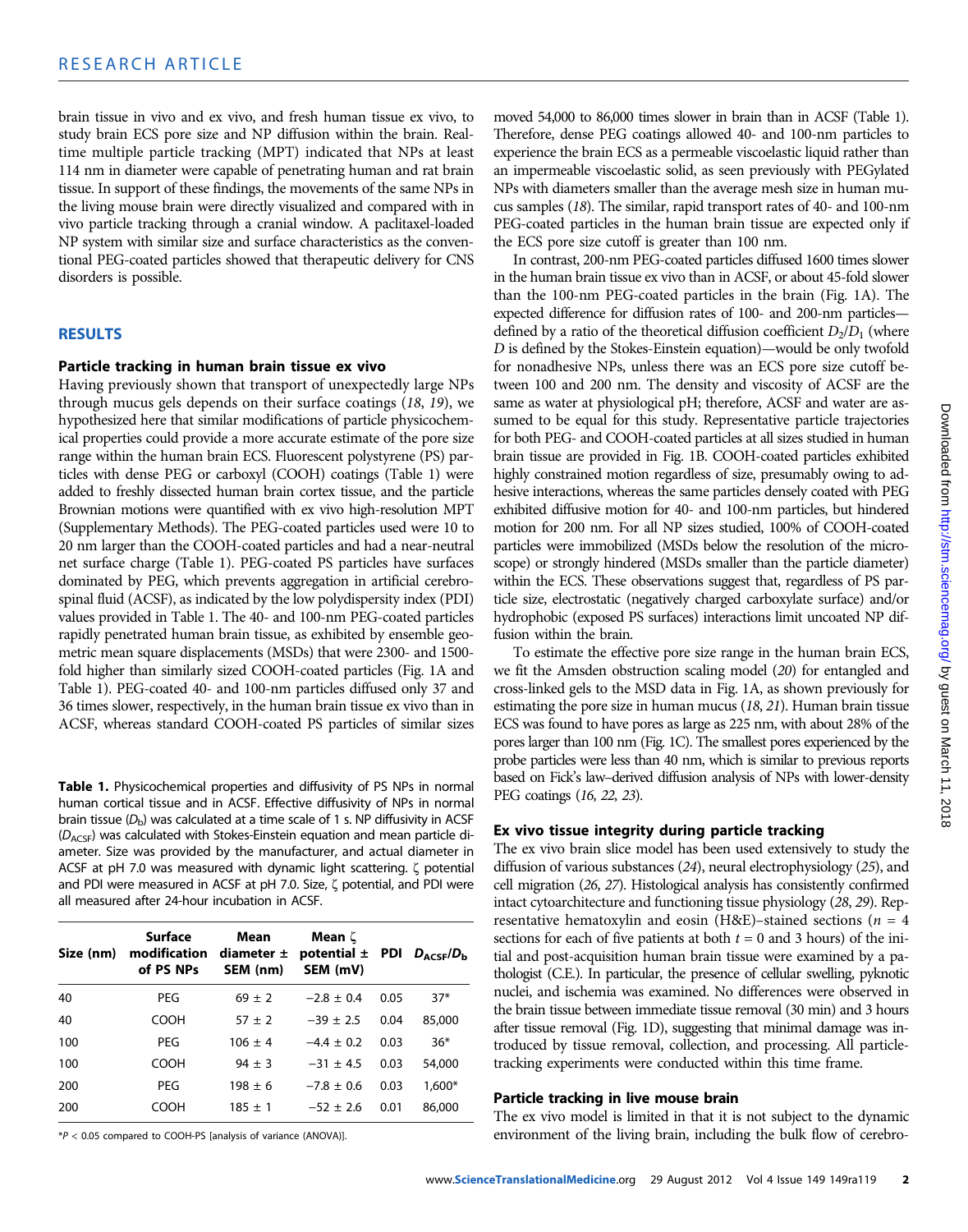

Fig. 1. NP penetration of human brain tissue ex vivo. (A) Ensemble-averaged geometric MSDs as a function of time scale for 40-, 100-, and 200-nm PEG- and COOH-coated PS NPs. Data represent the ensemble average of at least four independent experiments, with  $n \geq 100$  particles for each experiment. For each experiment, the transport rates of all three particle sizes, with and without PEG coatings, were measured in the same brain tissue. Gray dotted lines indicate theoretical diffusivity values based on Stokes-Einstein equation for the same size particles in ACSF. (B) Representative particle trajectories for COOH- and PEG-coated NPs of various sizes in human brain tissue. Trajectories shown are of particles that had an MSD equal to the ensemble average at a time scale of 1 s. (C) Percent of pores that fall in a dedicated size range in the ECS of fresh human brain tissue. Pore size distribution approximation was based on diffusion rates of PEG-coated 100-nm NPs combined with an obstruction scaling model (14). Data represent the ensemble average of four independent experiments with  $n >$ 100 particles tracked for each experiment. (D) H&E-stained human cortical brain slices 30 min after removal and after MPT for 3 hours ex vivo in culture at 37°C. Scale bar, 40 µm.

spinal fluid and ECS volume fraction changes that can occur. Therefore, using live-animal imaging, we directly observed NP penetration in vivo in mouse brains to confirm findings obtained using ex vivo tissue slices. Red fluorescent, COOH-coated NPs and green fluorescent, PEG-coated NPs with similar diameters were co-injected into the mouse cerebral cortex at a depth of 100 to 200 µm below the pial surface. Real-time video microscopy showed that COOH-coated particles of all sizes were uniformly stuck in the tissue, whereas 40- and 100-nm

NP systems (Fig. 3B). The biodegradable systems tested had similar size characteristics compared to the 100-nm PS particles used in our studies here in human brain tissue ex vivo and in living mouse brains.

#### High PEG surface density required for NP diffusion in brain ECS

We found that a dense PEG coating on PS NPs, quantum dots (QDs), and PLGA NPs, which results in a near-neutral NP surface charge,

particles with dense PEG coatings penetrated up to  $200 \mu m$  into the tissue within the 60-min imaging interval (Fig. 2A). PEG-coated 200-nm particles did not penetrate the brain tissue, presumably because of steric hindrance.

To further confirm these differences between size and particle coating, we performed co-injections 100 to 200 µm below the pial surface of PEG-coated red and green fluorescent NPs of different sizes. Similar to results observed in the human brain tissue ex vivo, the 40- and 100-nm PEG-coated particles penetrated farther into the mouse brain in vivo than the 200-nm PEG-coated particles (Fig. 2B), confirming relatively few ECS pores greater than 200 nm. Representative single-particle trajectories from separate regions within the brain showed much farther movement for the 100-nm PEG-coated particles compared to either the PEG-coated 200-nm particles or the COOH-coated 100- and 200-nm particles (Fig. 2C). We were unable to consistently resolve the individual movements of 40-nm PEG-coated particles in vivo owing to their exceptionally fast movement in and out of the focal plane.

#### Drug-loaded biodegradable NPs in rat brain tissue ex vivo

Biodegradable NP systems composed of block copolymers of poly(lactic-co-glycolic acid) (PLGA) and PEG and loaded with paclitaxel could rapidly diffuse in normal rat brain tissue ex vivo, whereas PLGA NPs without PEG coatings could not (movies S1 and S2). Representative particle trajectories of paclitaxel-loaded PEG-PLGA NPs (mean ± SEM: 85 ± 3 nm; −2.7 ± 0.5 mV; 2.5 weight percent paclitaxel), PEG-PLGA NPs that did not contain drug (mean ± SEM: 78 ± 3 nm; −3.5 ± 1 mV), and uncoated PLGA particles (mean  $\pm$  SEM: 81  $\pm$  3 nm;  $-30.1 \pm 1$  mV) are provided in Fig. 3A.

By examining the distribution of individual particle diffusivities, we established that biodegradable PEG-PLGA NP systems exhibit a more substantial rapidly diffusing fraction (24%) compared to PLGA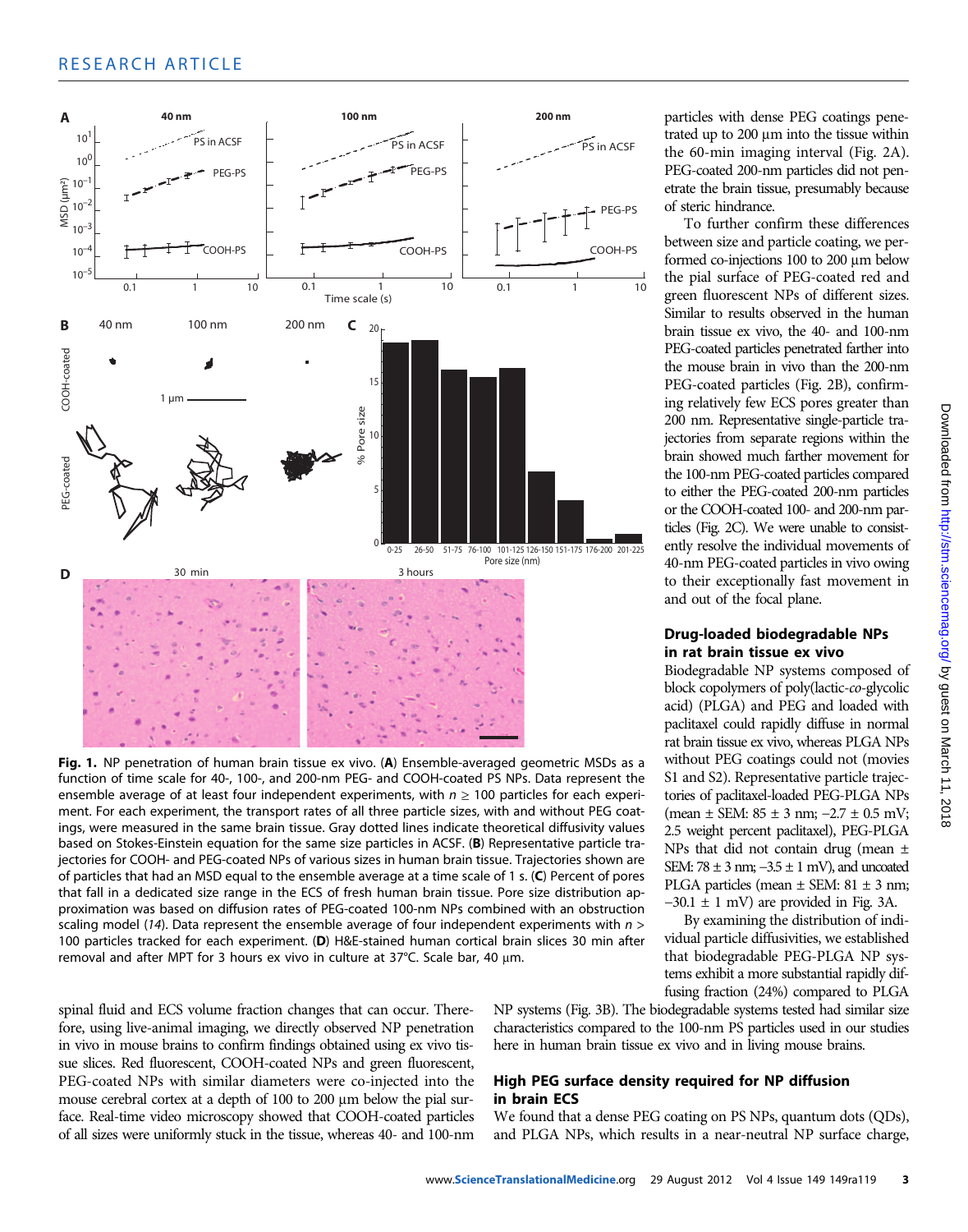### RESEARCH ARTICLE



coated NPs in live mouse brain. Trajectories shown are of particles that had an MSD equal to the ensemble average at a time scale of 1 s, as determined by at least three independent experiments, with  $n \geq 100$  particles tracked for each experiment.

correlated with a greater percent diffusive fraction in rat brain tissue ex vivo (Fig. 4 and Table 2). NP formulations with  $\zeta$ potentials less negative than −4 mV were consistently capable of diffusing in the rat brain (five of five NP formulations). Conversely, only one of two NP formulations with  $\zeta$  potentials between  $-4$  and −6 mV had NPs that diffused, and zero of six NP formulations with  $\zeta$  potentials more negative than −6 mV were capable of diffusion (Fig. 4). Using a nuclear magnetic resonance (NMR)–based method to quantify the PEG coating density required for NPs to diffuse in the brain, we estimate that 100-nm PS NPs must have roughly nine PEG molecules (molecular size, 5 kD) per 100 nm2 of particle surface to diffuse in the rat brain tissue slice model. NPs



Fig. 3. Transport of paclitaxel-loaded PEG-PLGA NPs through rat brain tissue ex vivo. (A) Sample trajectories of PLGA, PEG-PLGA, and paclitaxel-loaded PEG-PLGA NPs in brain tissue. Trajectories reflect particles with effective diffusivities within 1 SEM of the ensemble average. (B) Distributions of the logarithms of individual particle effective diffusivities (D<sub>eff</sub>) for PLGA and PEG-PLGA NPs at a time scale of 1 s. Data represent means of at least three experiments, with  $n \geq 100$  particles per experiment.

that diffused within the brain had PEG layers in the brush regime, with  $\Gamma/SA \geq 2$ , where  $\Gamma$  is the total surface area (SA) coverage that would be provided by the PEG molecules assuming that PEG conformation on the particle surface was unconstrained (Supplementary Methods). NP formulations with  $\Gamma/SA \leq 1.7$  did not diffuse in the rat brain slice model.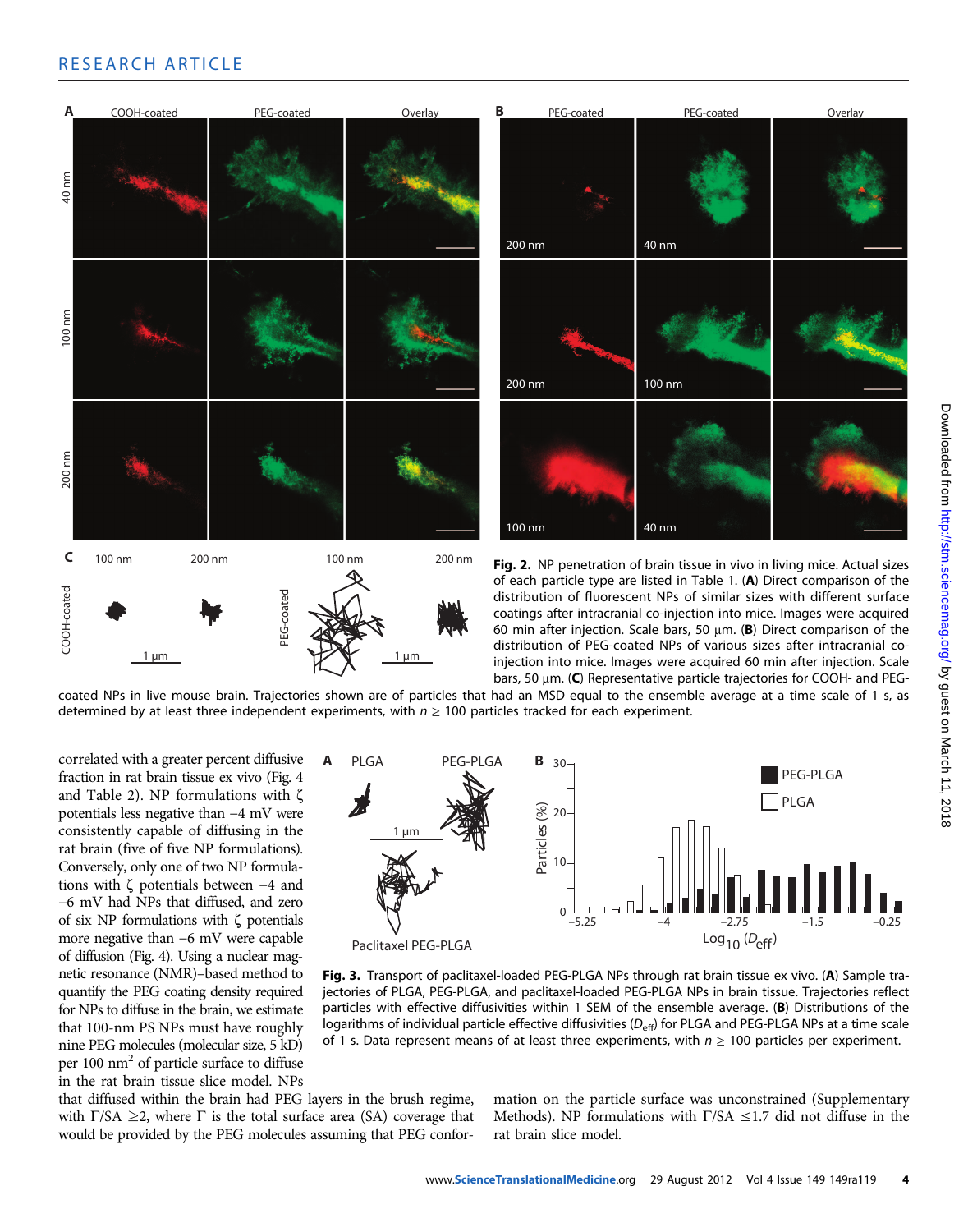

Fig. 4. Phase diagram correlating  $\zeta$  potential and size to transport behavior. Data were obtained from rodent brain tissue ex vivo for various uncoated and PEG-coated NPs ( $n = 3$ ). Black-filled symbols indicate diffusive brainpenetrating particles, and open symbols indicate particles that are immobilized. The lower box is an expanded view of the indicated region in dotted box. Each data point represents one NP formulation.

#### **DISCUSSION**

Here, MPT was used to analyze the diffusion rates of densely PEGcoated versus standard COOH-coated NPs of various sizes in human and rat brain tissue ex vivo, as well as in the living mouse brain in vivo. The results from three model systems aligned closely, produc-

Table 2. Effect of PEG coating density on NP penetration in rat brain tissue ex vivo. PEG surface density was calculated by NMR. Qualitative assessments of PS NP movement, scaled as (—) representing immobile NPs and (+++) representing highly diffusive NPs, were obtained by real-time MPT of NPs in rat brain tissue ex vivo ( $n = 4$  videos per each of three brain samples).

| Mean particle<br>diameter $\pm$<br>SEM (nm) | Mean ζ<br>potential $\pm$<br>SEM (mV) | <b>PDI</b> | <b>PEG</b><br>density<br>(chains/<br>100 nm <sup>2</sup> ) | $\Gamma$ /SA | Qualitative<br>MPT |
|---------------------------------------------|---------------------------------------|------------|------------------------------------------------------------|--------------|--------------------|
| $119 \pm 4$                                 | $-9.8 \pm 1.1$                        | 0.05       | 3                                                          | 0.6          |                    |
| $106 \pm 3$                                 | $-9.0 \pm 0.8$                        | 0.03       | 3                                                          | 0.7          |                    |
| $111 \pm 6$                                 | $-8.5 \pm 0.1$                        | 0.03       | 6                                                          | 1.2          |                    |
| $111 \pm 3$                                 | $-6.9 \pm 0.5$                        | 0.04       | 7                                                          | 1.7          |                    |
| $119 \pm 1$                                 | $-5.5 \pm 0.4$                        | 0.02       | 9                                                          | 2.1          | $^{++}$            |
| $106 \pm 4$                                 | $-4.4 \pm 0.2$                        | 0.03       | 9                                                          | 2.0          | $^{+++}$           |
| $114 \pm 3$                                 | $-2.5 \pm 0.1$                        | 0.03       | 9                                                          | 2.0          | $^{+++}$           |

ing surprising results: (i) the human, rat, and mouse brain ECS have 28% of pores  $\geq$ 100 nm; (ii) particles larger than the previously reported ECS mesh size range (upper limit of 64 nm) (16) rapidly penetrate within the brain, but only if densely coated with PEG ( $\Gamma$ /SA  $\geq$  2), which minimizes adhesive interactions; and (iii) all uncoated NPs—even the 40-nm particles—were essentially immobile in human, rat, and mouse brains. Large brain-penetrating NPs that contain bioactive drugs and are composed of biocompatible molecules, such as PLGA and PEG, with a long history of safe use in humans, should facilitate translation and testing of therapeutic strategies in human clinical trials.

These findings were guided by our previous work defining the particle size and surface chemistry required for NP penetration through another biologic interface. Specifically, by using minimally adhesive NPs with dense PEG coatings, we showed previously that human mucus barriers have pores much larger than expected (18, 19, 21). Accurately defining key particle characteristics required to achieve penetration of this barrier has proven critical to the design of efficacious drug-loaded particle systems (30, 31). The ability to achieve brain penetration with larger particles (>100 nm) will enable higher drug-loading efficiency and payload, greater dispersion of drugs, and drug release over longer periods of time (17, 32). These factors are known to correlate with the efficacy of many therapeutics (11, 17) and will likely have a substantial impact on the use of nanosized carriers for diagnostic and therapeutic delivery to the brain. A recent study reported the construction of 100-nm gelatin particles that degraded into 10-nm particles when exposed to proteases within sarcoma tumors, with the goal of achieving better distribution with the smaller particle (33). Although an important goal for imaging agents, the very small particle size necessary to achieve penetration makes translation of a therapeutically effective controlled drug delivery system to humans less likely. Our results suggest that this system could be redesigned to degrade into particles as large as 114 nm, which may enhance drug and imaging agent options and improve the prospects for translation to the clinic. The demonstration here of the penetration within the brain by 85-nm PLGA-PEG NPs loaded with a chemotherapeutic (paclitaxel) bodes well for testing of this strategy in human clinical trials, either as a particle administered systemically that might reach brain tumors by the EPR effect or as a particle administered directly into the brain by CED.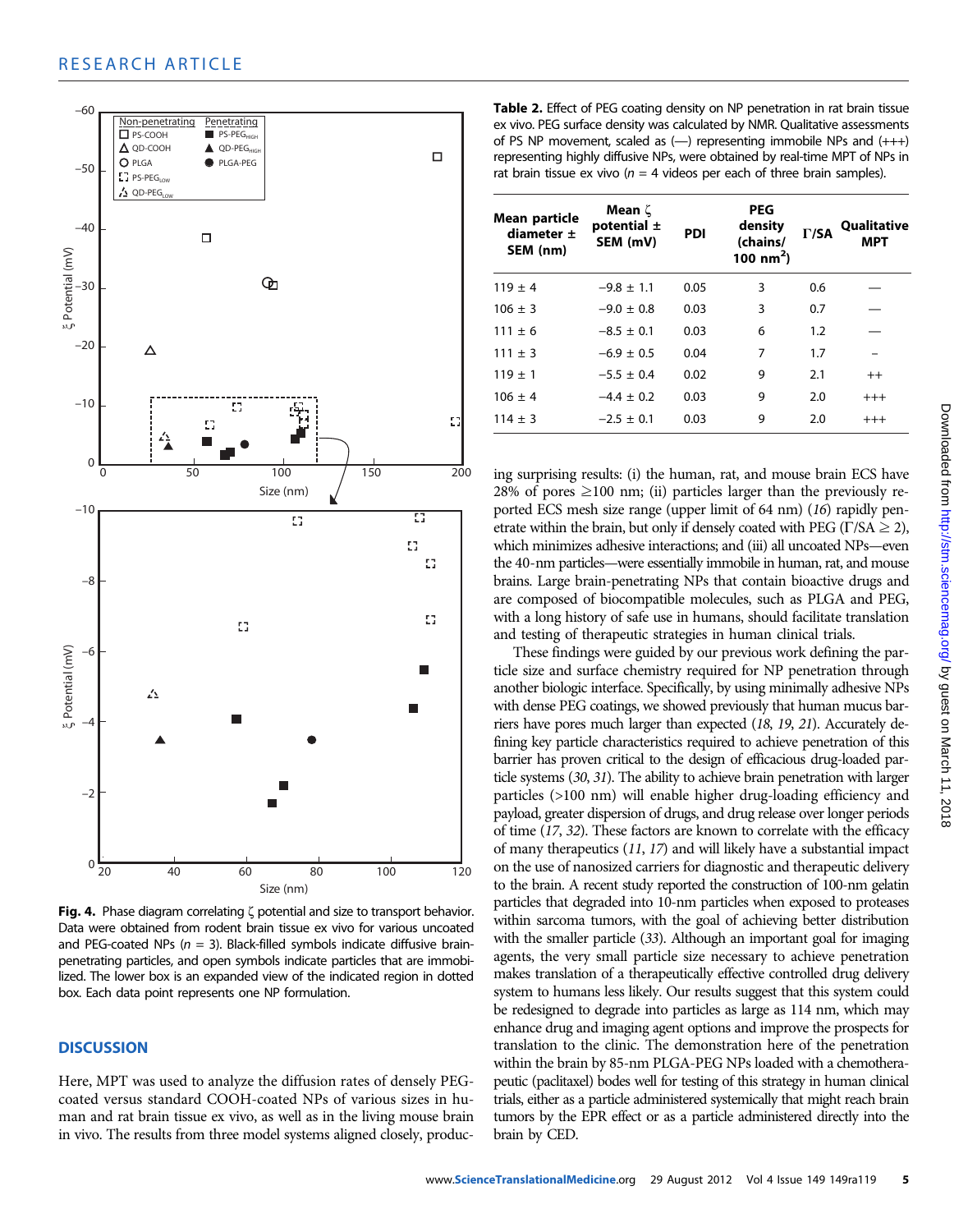NPs have been shown to accumulate in the brain parenchyma after systemic administration in various disease models that have a disrupted BBB (6, 7, 34). Studies have further shown that PEG-coated polymer NPs accumulate much more efficiently in the parenchyma than do uncoated, but otherwise similar, NPs (8, 9). In these papers, the PEG-coated particles were 135 to 165 nm in diameter and had a surface charge between –20 and –40 mV, suggesting that they may be too large and/or coated with an insufficiently dense layer of PEG to spread within the brain parenchyma after their uptake by the EPR effect. NPs coated with special surfactants, such as Polysorbate 80 (P80) (5, 34) or Poloxamer 188 (also referred to as Pluronic F68) (5, 35), or with chitosan (36) have also been shown to target the brain after systemic injection, even with an intact BBB, by adhering to and entering endothelial cells of the BBB. The NPs coated with P80 or F68 had surface charges in the −20 to −40 mV range, and the chitosan-coated particles were 260 nm in diameter, thereby making it unlikely that these specific particles are capable of spreading into the brain beyond the BBB endothelium. These previous papers, combined with our current findings, suggest that densely PEG-coated NPs with sizes ≤114 nm and a near-neutral surface charge may allow both accumulation within the brain after systemic administration and efficient spread by diffusion within the brain parenchyma in diseases with an impaired BBB.

Early measurements of the ECS pore size with electron microscopy suggested the upper pore size limit was about 20 nm (37). In 2006, Thorne and Nicholson analyzed the diffusion limitations of macromolecules (dextrans) and 35-nm PEG-coated NPs in the rat brain using in vivo epifluorescence microscopy (16). From these data, the apparent diffusion coefficients were calculated, and, using a fluid-filled pore model, they suggested that the rat cortical ECS has pores as large as 38 to 64 nm (16). We characterized a batch of these commercially available PEG-coated QDs (35 nm, −5.1 mV) and found that they did not diffuse rapidly within the rat brain tissue ex vivo. We then further coated these same particles with PEG (34 nm, −3.1 mV) and found that these could penetrate more rapidly. Thus, the precise batch of the commercially available QDs used by Thorne and Nicholson may have had a PEG coating that was too sparse to allow for rapid penetration in the brain parenchyma, and any adhesive interactions between the QDs and the ECS would result in an underestimation of brain ECS pore size.

A net negative surface charge should reduce NP electrostatic interactions within the brain owing to repulsion from negatively charged cell surfaces and extracellular matrix components (14, 38). Here, we show that negatively charged (COOH-coated) particles with exposed hydrophobic PS regions exhibit hindered diffusion regardless of particle size. Often underappreciated, the hydrophobic interactions between particle surfaces and ECS components can be a source of adhesion (39). Adequate surface shielding (via PEG, for example) from these interactions is apparently crucial for diffusion of large particles in the brain. The formation of PEG coatings well into the brush regime likely limits exposure of hydrophobic NP surfaces that facilitate adhesion to the brain ECS. We report diffusive NP behavior for PEG conformations on 100-nm PS particles, with  $\Gamma$ /SA ≥2.0, whereas  $\Gamma$ /SA ≤1.7 was insufficient. The impact of PEG on biodegradable polymeric NPs and liposome size and surface charge has been shown to be dependent on PEG molecular weight, particle core, and PEG weight percent (30, 40, 41). The precise PEG coating densities required should be further confirmed with additional methods, such as matrix-assisted laser desorption/ionization–time-of-flight and atomic force microscopy, and will likely depend on the material being coated.

Here, we established that NPs at least as large as 114 nm, but smaller than 200 nm, can penetrate brain ECS if coated with a high density of 5-kD PEG. Large brain-penetrating NPs offer a greater degree of flexibility in designing delivery systems to produce a desired effect within the human brain. Dense PEG coatings are also known to be important for enhanced NP circulation within the bloodstream and entering the brain through a disrupted BBB, and are also expected to lead to greater drug distribution when used with local strategies such as CED. Although we did not test in a disease model to confirm, demonstration of an 85-nm drug-loaded biodegradable NP that penetrates within the brain parenchyma suggests that the development of drug delivery systems with the characteristics established in this paper offers promising new directions for particle-mediated delivery of therapeutic molecules in the brain. We envision that our findings may be first translated into the clinic in the treatment of malignant brain tumors owing to the poor prognosis with this disease, where NPs may access the brain via the EPR effect and then spread locally to provide a more uniform delivery of encapsulated therapeutic agents. Alternatively, the NPs may be administered locally by CED to maximize their penetration to treat invasive tumor cells. Once safety has been established, this approach may find use in treating other CNS diseases or conditions associated with a disrupted BBB. In the future, we expect new methods that enhance the delivery of NPs into the brain through an intact BBB will be developed and shown to be safe, such as high-intensity focused ultrasound (42), thus leading to widespread clinical use of PEG-coated NPs.

#### MATERIALS AND METHODS

#### NP preparation and characterization

Red fluorescent COOH-modified PS particles (40 to 200 nm) (Molecular Probes) were covalently modified with methoxy (MeO)–PEG–amine (NH2) (molecular size, 5 kD; Creative PEGWorks) by COOH-amine reaction, following a modified protocol described previously (18, 43). These two protocols were combined and optimized here to obtain dense PEG coatings, a near-neutral  $\zeta$  potential, and low PDI for 40- to 200-nm PS particles. Briefly, 100 µl of PS particle suspension was washed and resuspended to fourfold dilution in ultrapure water. An excess of MeO-PEG-NH2 was added to the particle suspension and mixed to dissolve the PEG. N-Hydroxysulfosuccinimide (Sigma) was added to a final concentration of 7 mM, and 200 mM borate buffer (pH 8.2) was added to a fourfold dilution of the starting volume. 1-Ethyl-3-(3-dimethylaminopropyl) carbodiimide (EDC, Invitrogen) was added to a concentration of 10 mM. Particle suspensions were placed on a rotary incubator for 4 hours at 25°C and then centrifuged (Amicon Ultra-0.5 mL 100 K MWCO; Millipore). Particles were resuspended in ultrapure water to the initial particle volume (100  $\mu$ l) and stored at 4°C until use.

The net surface charge ( $\zeta$  potential), PDI, and hydrodynamic diameter were measured for COOH- and PEG-coated fluorescent NPs of all sizes. Particle characterization is described in detail in the Supplementary Methods.

#### Human and rat neocortical slice preparation

Human tissue collection was approved by the Institutional Review Board at Johns Hopkins University. Fresh human brain cortex was removed from five patients undergoing surgery for mesial temporal lobe epilepsy. After removal, the tissue was rapidly divided into the components needed for pathological analysis; the remaining tissue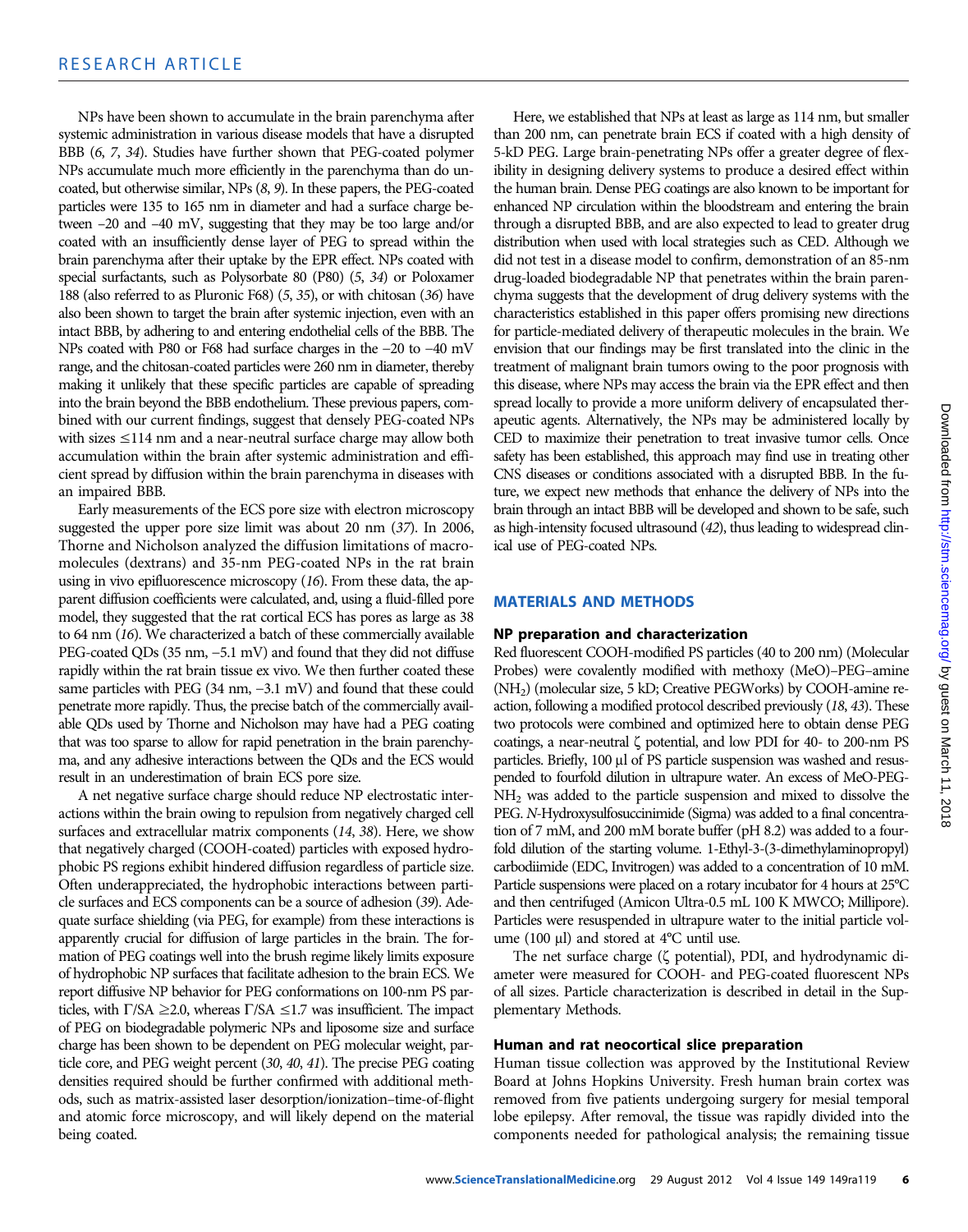was dissected to avoid the sclerotic tissue that often accompanies the disease and then placed in normal saline on ice and transported immediately to the laboratory for slice preparation. The tissue was immersed in chilled ACSF (Harvard Apparatus) supplemented with 10 mM glucose. Coronal slices ( $n = 6$  per patient) were prepared with a rodent brain slice matrix kit (Zivic Instruments). The matrix and razor blades were washed with 0.9% normal saline and placed on ice before inserting the excised human brain sample. Sectioning of the brain was carried out on the basis of instrument instructions such that 1-mm-thick slices were obtained. Slices were placed in a petri dish containing ACSF. Individual slices were then placed in an eight-well glass chamber (Lab-Tek), and 200 µl of ACSF was added to each well, with no liquid at the tissuewell interface to minimize interference with movie capture. A 0.5-µl PS bead suspension was added to the gray matter region. The eight-well chamber was then incubated at 37°C in humidity chamber for 30 min before imaging to allow tissue recovery and convection dissipation (44).

For rat brain tissue slices, all experiments were carried out at Johns Hopkins University School of Medicine in accordance with National Institutes of Health guidelines and local Institutional Animal Care and Use Committee regulations. Brain tissue slices were prepared from 130 to 160-g female Sprague-Dawley rats. Animals were anesthetized with ketamine-xylazine and then administered an intracardiac injection of Euthasol. After euthanasia, the brain was rapidly removed and immersed in chilled ACSF supplemented with 10% glucose. Slices were processed, and biodegradable particles were added in the same way as the human cortical slice preparation and PS particle addition above. MPT analysis is described in the Supplementary Methods.

#### Histopathological analysis of human brain slices

The human brain tissue slices were studied with standard H&E staining to identify any changes in histological architecture and cell morphology introduced by the preparation and incubation process. Representative tissue slices  $(n = 4)$  were preserved in formalin immediately after sectioning in the laboratory and after completing data acquisition, about 3 hours after removal, preparation, incubation, and particle imaging. The tissue was removed from the formalin after 24 hours and placed in 70% ethanol solution until paraffin embedding, sectioning, and H&E staining. The tissue sections were examined by a board-certified neuropathologist (C.E.) for evidence of tissue changes or damage.

#### In vivo mouse brain imaging

All experiments were approved by the Institutional Animal Care and Use Committee. The in vivo mouse model used was optimized to minimize tissue injury and brain movement with respect to imaging, and experiments were designed with knowledge of the potential contributions to particle movement by regional micropulsations from the dense network of surrounding blood vessels, as well as bulk flow phenomenon known to contribute to interstitial fluid circulation within the brain (45, 46). The cranial window technique was based on a modification from previously published studies (47, 48). To create a stable, immobile cranial window, we placed a warm agarose solution (20%, w/v) over the exposed brain region, and a 5-mm glass coverslip was quickly placed before agarose cooling and gelatinization. A custom circular metal bar was secured to the adjacent bone just lateral to the sagittal suture with a small drop of fast-drying adhesive. Cement (HyBond Inc.) was then applied to secure the agarose, glass, and metal bar construct rigidly to the calvarium. A channel representing about 90° of the cover glass circle was not cemented and left exposed for the glass pipette to insert into the brain.

The cranial bar was secured to a custom microscope stage, allowing stable imaging of the anesthetized mouse. An upright confocal microscope (Zeiss Inc.) with a two-photon laser source (Coherent Inc.) tuned to 910 nm was used for imaging through a 20x microscope objective [Zeiss Inc., Plan-Apochromat (numerical aperture, 1.0; working distance, 1.9 mm)]. Images were collected with a non-descanned detector. The micro-injection apparatus attached to a stereotactic manipulator (Drummond Scientific Inc.) was fixed with a glass micropipette (tip diameter,  $\sim$ 30  $\mu$ m), loaded with NP solution, and positioned for injection through the agarose channel into the brain. A blood vessel–free region of cortex was identified, and the micropipette was inserted to a depth of 100 to 200 µm below the pial surface under direct visualization, and withdrawn slightly to create a small pocket to receive the injection. The nano-injection device was set to inject 9.2 nl of particle solution at a rate of 23 nl/s. Particle combinations were mixed and injected at equivalent concentrations to each other, and data were captured every 5 min for 60 min.

#### Statistical analysis

Statistical analysis of data was performed by one-way ANOVA followed by Tukey honestly significant difference or Games-Howell tests with SPSS 18.0 software (IBM Inc.). Differences were considered statistically significant at  $P < 0.05$ .

### SUPPLEMENTARY MATERIALS

www.sciencetranslationalmedicine.org/cgi/content/full/4/149/149ra119/DC1 Methods

Movie S1. Multiple particle tracking of 91-nm PLGA NPs in normal rat brain tissue ex vivo. Movie S2. Multiple particle tracking of 83-nm paclitaxel-loaded PEG-PLGA NPs in normal rat brain tissue ex vivo.

#### REFERENCES AND NOTES

- 1. S. Wohlfart, S. Gelperina, J. Kreuter, Transport of drugs across the blood–brain barrier by nanoparticles. J. Control. Release 161, 264–273 (2012).
- 2. L. P. Serwer, C. D. James, Challenges in drug delivery to tumors of the central nervous system: An overview of pharmacological and surgical considerations. Adv. Drug Deliv. Rev. 64, 590–597 (2012).
- 3. C. Roney, P. Kulkarni, V. Arora, P. Antich, F. Bonte, A. Wu, N. N. Mallikarjuana, S. Manohar, H. F. Liang, A. R. Kulkarni, H. W. Sung, M. Sairam, T. M. Aminabhavi, Targeted nanoparticles for drug delivery through the blood–brain barrier for Alzheimer's disease. J. Control. Release 108, 193–214 (2005).
- 4. Y. Matsumura, H. Maeda, A new concept for macromolecular therapeutics in cancer chemotherapy: Mechanism of tumoritropic accumulation of proteins and the antitumor agent smancs. Cancer Res. 46, 6387–6392 (1986).
- 5. A. Ambruosi, S. Gelperina, A. Khalansky, S. Tanski, A. Theisen, J. Kreuter, Influence of surfactants, polymer and doxorubicin loading on the anti-tumour effect of poly(butyl cyanoacrylate) nanoparticles in a rat glioma model. J. Microencapsul. 23, 582-592 (2006).
- 6. S. Kannan, H. Dai, R. S. Navath, B. Balakrishnan, A. Jyoti, J. Janisse, R. Romero, R. M. Kannan, Dendrimer-based postnatal therapy for neuroinflammation and cerebral palsy in a rabbit model. Sci. Transl. Med. 4, 130ra46 (2012).
- 7. M. K. Reddy, V. Labhasetwar, Nanoparticle-mediated delivery of superoxide dismutase to the brain: An effective strategy to reduce ischemia-reperfusion injury. FASEB J. 23, 1384-1395 (2009).
- 8. I. Brigger, J. Morizet, G. Aubert, H. Chacun, M. J. Terrier-Lacombe, P. Couvreur, G. Vassal, Poly(ethylene glycol)-coated hexadecylcyanoacrylate nanospheres display a combined effect for brain tumor targeting. J. Pharmacol. Exp. Ther. 303, 928–936 (2002).
- 9. P. Calvo, B. Gouritin, H. Chacun, D. Desmaële, J. D'Angelo, J. P. Noel, D. Georgin, E. Fattal, J. P. Andreux, P. Couvreur, Long-circulating PEGylated polycyanoacrylate nanoparticles as new drug carrier for brain delivery. Pharm. Res. 18, 1157–1166 (2001).
- 10. R. Gref, Y. Minamitake, M. T. Peracchia, V. Trubetskoy, V. Torchilin, R. Langer, Biodegradable long-circulating polymeric nanospheres. Science 263, 1600–1603 (1994).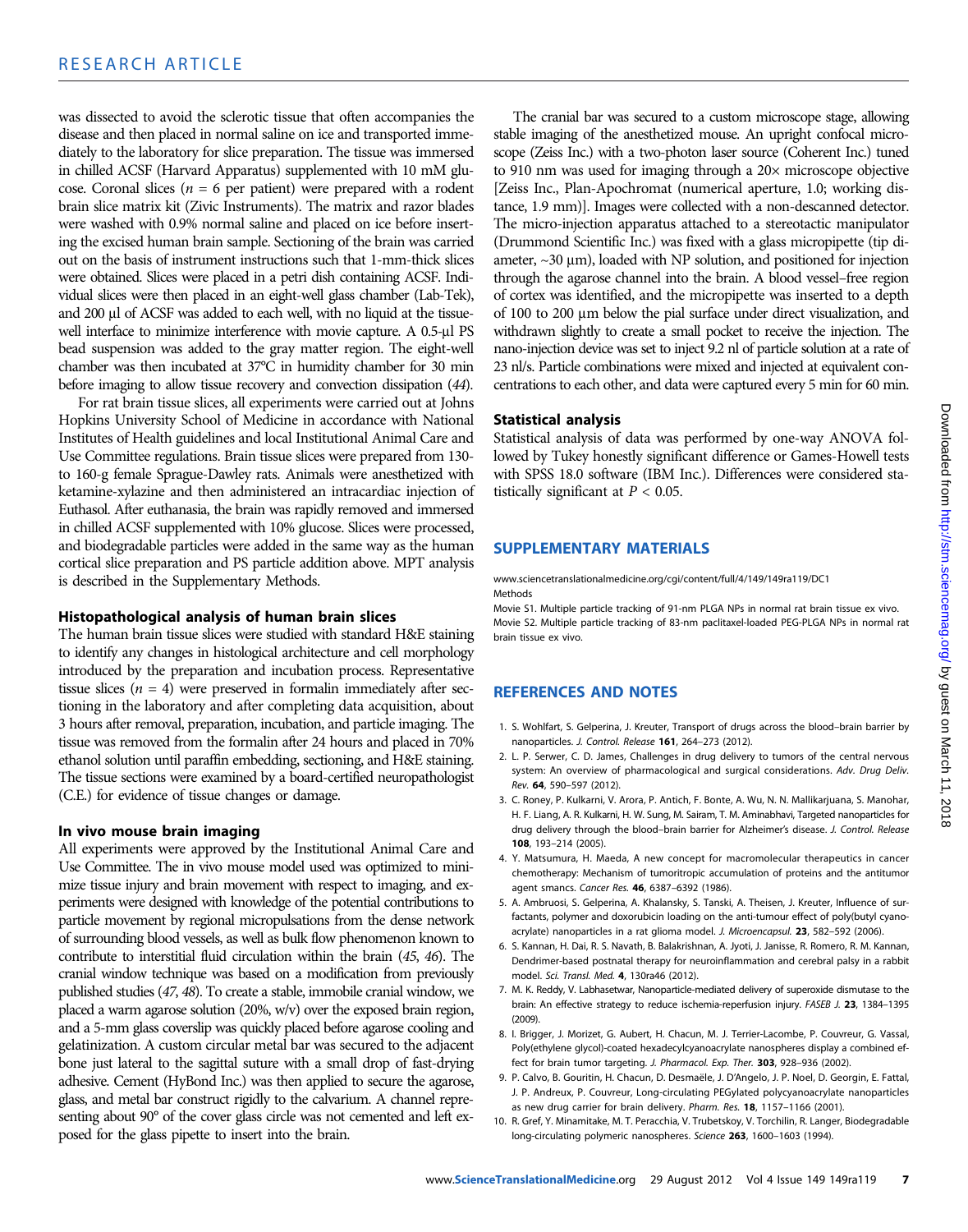- 11. T. Patel, J. Zhou, J. M. Piepmeier, W. M. Saltzman, Polymeric nanoparticles for drug delivery to the central nervous system. Adv. Drug Deliv. Rev. 64, 701-705 (2012).
- 12. J. W. Degen, S. Walbridge, A. O. Vortmeyer, E. H. Oldfield, R. R. Lonser, Safety and efficacy of convection-enhanced delivery of gemcitabine or carboplatin in a malignant glioma model in rats. J. Neurosurg. 99, 893–898 (2003).
- 13. R. H. Bobo, D. W. Laske, A. Akbasak, P. F. Morrison, R. L. Dedrick, E. H. Oldfield, Convectionenhanced delivery of macromolecules in the brain. Proc. Natl. Acad. Sci. U.S.A. 91, 2076-2080 (1994).
- 14. E. Allard, C. Passirani, J. P. Benoit, Convection-enhanced delivery of nanocarriers for the treatment of brain tumors. Biomaterials 30, 2302–2318 (2009).
- 15. A. Pluen, Y. Boucher, S. Ramanujan, T. D. McKee, T. Gohongi, E. di Tomaso, E. B. Brown, Y. Izumi, R. B. Campbell, D. A. Berk, R. K. Jain, Role of tumor–host interactions in interstitial diffusion of macromolecules: Cranial vs. subcutaneous tumors. Proc. Natl. Acad. Sci. U.S.A. 98, 4628-4633 (2001).
- 16. R. G. Thorne, C. Nicholson, In vivo diffusion analysis with quantum dots and dextrans predicts the width of brain extracellular space. Proc. Natl. Acad. Sci. U.S.A. 103, 5567-5572 (2006).
- 17. R. Langer, Drug delivery and targeting. Nature 392, 5-10 (1998).
- 18. S. K. Lai, D. E. O'Hanlon, S. Harrold, S. T. Man, Y. Y. Wang, R. Cone, J. Hanes, Rapid transport of large polymeric nanoparticles in fresh undiluted human mucus. Proc. Natl. Acad. Sci. U.S.A. 104, 1482–1487 (2007).
- 19. Y. Y. Wang, S. K. Lai, J. S. Suk, A. Pace, R. Cone, J. Hanes, Addressing the PEG mucoadhesivity paradox to engineer nanoparticles that "slip" through the human mucus barrier. Angew. Chem. Int. Ed. Engl. 47, 9726-9729 (2008).
- 20. B. Amsden, An obstruction-scaling model for diffusion in homogeneous hydrogels. Macromolecules 32, 874–879 (1999).
- 21. S. K. Lai, Y. Y. Wang, K. Hida, R. Cone, J. Hanes, Nanoparticles reveal that human cervicovaginal mucus is riddled with pores larger than viruses. Proc. Natl. Acad. Sci. U.S.A. 107, 598–603 (2010).
- 22. A. Peters, Golgi, Cajal, and the fine structure of the nervous system. Brain Res. Rev. 55, 256-263 (2007).
- 23. A. van Harreveld, Extracellular space in the central nervous system. Proc. K. Ned. Akad. Wet.  $C$  69, 17–21 (1966).
- 24. M. E. Rice, C. Nicholson, Diffusion characteristics and extracellular volume fraction during normoxia and hypoxia in slices of rat neostriatum. J. Neurophysiol. 65, 264–272 (1991).
- 25. Y. Ibata, F. Piccoli, G. D. Pappas, A. Lajtha, An electron microscopic and biochemical study on the effect of cyanide and low  $Na<sup>+</sup>$  on rat brain slices. *Brain Res.* **30**, 137–158 (1971).
- 26. S. de Boüard, C. Christov, J. S. Guillamo, L. Kassar-Duchossoy, S. Palfi, C. Leguerinel, M. Masset, O. Cohen-Hagenauer, M. Peschanski, T. Lefrançois, Invasion of human glioma biopsy specimens in cultures of rodent brain slices: A quantitative analysis. J. Neurosurg. 97, 169–176 (2002).
- 27. K. L. Chaichana, V. Capilla-Gonzalez, O. Gonzalez-Perez, G. Pradilla, J. Han, A. Olivi, H. Brem, J. M. Garcia-Verdugo, A. Quiñones-Hinojosa, Preservation of glial cytoarchitecture from ex vivo human tumor and non-tumor cerebral cortical explants: A human model to study neurological diseases. J. Neurosci. Methods 164, 261–270 (2007).
- 28. F. Hajós, B. Gerics, P. Sótonyi, Slices from the rat olfactory bulb maintained in vitro. Morphological aspects. J. Neurosci. Methods 44, 225-232 (1992).
- 29. A. U. Larkman, A. Mason, C. Blakemore, The in vitro slice preparation for combined morphological and electrophysiological studies of rat visual cortex. Neurosci. Res. 6, 1-19 (1988).
- 30. B. C. Tang, M. Dawson, S. K. Lai, Y. Y. Wang, J. S. Suk, M. Yang, P. Zeitlin, M. P. Boyle, J. Fu, J. Hanes, Biodegradable polymer nanoparticles that rapidly penetrate the human mucus barrier. Proc. Natl. Acad. Sci. U.S.A. 106, 19268-19273 (2009).
- 31. L. M. Ensign, B. C. Tang, Y. Y. Wang, T. A. Tse, T. Hoen, R. Cone, J. Hanes, Mucus-penetrating nanoparticles for vaginal drug delivery protect against herpes simplex virus. Sci. Transl. Med. 4, 138ra79 (2012).
- 32. D. H. Kim, D. C. Martin, Sustained release of dexamethasone from hydrophilic matrices using PLGA nanoparticles for neural drug delivery. Biomaterials 27, 3031-3037 (2006).
- 33. C. Wong, T. Stylianopoulos, J. Cui, J. Martin, V. P. Chauhan, W. Jiang, Z. Popovic, R. K. Jain, M. G. Bawendi, D. Fukumura, Multistage nanoparticle delivery system for deep penetration into tumor tissue. Proc. Natl. Acad. Sci. U.S.A. 108, 2426–2431 (2011).
- 34. A. Ambruosi, A. S. Khalansky, H. Yamamoto, S. E. Gelperina, D. J. Begley, J. Kreuter, Biodistribution of polysorbate 80-coated doxorubicin-loaded  $[14C]$ -poly(butyl cyanoacrylate) nanoparticles after intravenous administration to glioblastoma-bearing rats. J. Drug Target. 14, 97–105 (2006).
- 35. S. A. Kulkarni, S. S. Feng, Effects of surface modification on delivery efficiency of biodegradable nanoparticles across the blood–brain barrier. Nanomedicine 6, 377–394 (2011).
- 36. J. H. Na, H. Koo, S. Lee, K. H. Min, K. Park, H. Yoo, S. H. Lee, J. H. Park, I. C. Kwon, S. Y. Jeong, K. Kim, Real-time and non-invasive optical imaging of tumor-targeting glycol chitosan nanoparticles in various tumor models. Biomaterials 32, 5252–5261 (2011).
- 37. B. Cragg, Preservation of extracellular space during fixation of the brain for electron microscopy. Tissue Cell 12, 63–72 (1980).
- 38. E. Syková, C. Nicholson, Diffusion in brain extracellular space. Physiol. Rev. 88, 1277–1340 (2008).
- 39. V. Vyas, A. Podestà, P. Milani, Probing nanoscale interactions on biocompatible clusterassembled titanium oxide surfaces by atomic force microscopy. J. Nanosci. Nanotechnol. 11, 4739–4748 (2011).
- 40. S. Pamujula, S. Hazari, G. Bolden, R. A. Graves, D. D. Chinta, S. Dash, V. Kishore, T. K. Mandal, Cellular delivery of PEGylated PLGA nanoparticles. J. Pharm. Pharmacol. 64, 61–67 (2012).
- 41. O. Mert, S. K. Lai, L. Ensign, M. Yang, Y. Y. Wang, J. Wood, J. Hanes, A poly(ethylene glycol) based surfactant for formulation of drug-loaded mucus penetrating particles. J. Control. Release 157, 455–460 (2012).
- 42. N. McDannold, C. D. Arvanitis, N. Vykhodtseva, M. S. Livingstone, Temporary disruption of the blood–brain barrier by use of ultrasound and microbubbles: Safety and efficacy evaluation in rhesus macaques. Cancer Res. 72, 3652–3663 (2012).
- 43. S. R. Popielarski, S. H. Pun, M. E. Davis, A nanoparticle-based model delivery system to guide the rational design of gene delivery to the liver. 1. Synthesis and characterization. Bioconjug. Chem. 16, 1063–1070 (2005).
- 44. K. Rambani, J. Vukasinovic, A. Glezer, S. M. Potter, Culturing thick brain slices: An interstitial 3D microperfusion system for enhanced viability. J. Neurosci. Methods 180, 243-254 (2009).
- 45. N. J. Abbott, Evidence for bulk flow of brain interstitial fluid: Significance for physiology and pathology. Neurochem. Int. 45, 545–552 (2004).
- 46. O. Sato, E. A. Bering Jr., M. Yagi, R. Tsugane, M. Hara, Y. Amano, T. Asai, Bulk flow in the cerebrospinal fluid system of the dog. Acta Neurol. Scand. 51, 1–11 (1975).
- 47. D. D. Bock, W. C. Lee, A. M. Kerlin, M. L. Andermann, G. Hood, A. W. Wetzel, S. Yurgenson, E. R. Soucy, H. S. Kim, R. C. Reid, Network anatomy and in vivo physiology of visual cortical neurons. Nature 471, 177–182 (2011).
- 48. A. Holtmaat, T. Bonhoeffer, D. K. Chow, J. Chuckowree, V. De Paola, S. B. Hofer, M. Hübener, T. Keck, G. Knott, W. C. Lee, R. Mostany, T. D. Mrsic-Flogel, E. Nedivi, C. Portera-Cailliau, K. Svoboda, J. T. Trachtenberg, L. Wilbrecht, Long-term, high-resolution imaging in the mouse neocortex through a chronic cranial window. Nat. Protoc. 4, 1128–1144 (2009).
- 49. V. Rizzo, V. Pinciroli, Quantitative NMR in synthetic and combinatorial chemistry. J. Pharm. Biomed. Anal. 38, 851–857 (2005).
- 50. H. S. Yoo, J. E. Oh, K. H. Lee, T. G. Park, Biodegradable nanoparticles containing doxorubicin-PLGA conjugate for sustained release. Pharm. Res. 16, 1114-1118 (1999).
- 51. M. T. Valentine, Z. E. Perlman, M. L. Gardel, J. H. Shin, P. Matsudaira, T. J. Mitchison, D. A. Weitz, Colloid surface chemistry critically affects multiple particle tracking measurements of biomaterials. Biophys. J. 86, 4004–4014 (2004).

Acknowledgments: We thank F. Lenz, G. Jallo, A. Quinones-Hinojosa, W. Hsu, and J. Liauw for the help in providing human tissue samples. We thank H. Brem and B. Tyler for their advice and guidance on clinical applications and animal surgery techniques, respectively. Funding: This work was supported by NIH grants R01CA164789, 5T32CA130840-02, and U54CA151838. Author contributions: G.F.W., E.A.N., and J.H. developed the concept. E.A.N. and G.F.W. designed and performed ex vivo experiments. G.F.W. established arrangements for human tissue. G.F.W., E.A.N., and K.A.S. designed and performed in vivo experiments. E.A.N. and T.-Y.S. designed and performed biodegradable particle experiments. Q.X. performed NMR experiments and analysis. E.A.N., G.F.W., T.-Y.S., G.S., and D.X. analyzed the data. C.E. provided histological analysis for all tissues. E.A.N., G.F.W., and J.H. wrote the paper. Competing interests: The content is solely the responsibility of the authors and does not necessarily represent the official views of the NIH. E.A.N., G.F.W., and J.H. are inventors on a pending patent (WO 2012/039979) related to this work.

Submitted 12 December 2011 Accepted 10 July 2012 Published 29 August 2012 10.1126/scitranslmed.3003594

Citation: E. A. Nance, G. F. Woodworth, K. A. Sailor, T.-Y. Shih, Q. Xu, G. Swaminathan, D. Xiang, C. Eberhart, J. Hanes, A dense poly(ethylene glycol) coating improves penetration of large polymeric nanoparticles within brain tissue. Sci. Transl. Med. 4, 149ra119 (2012).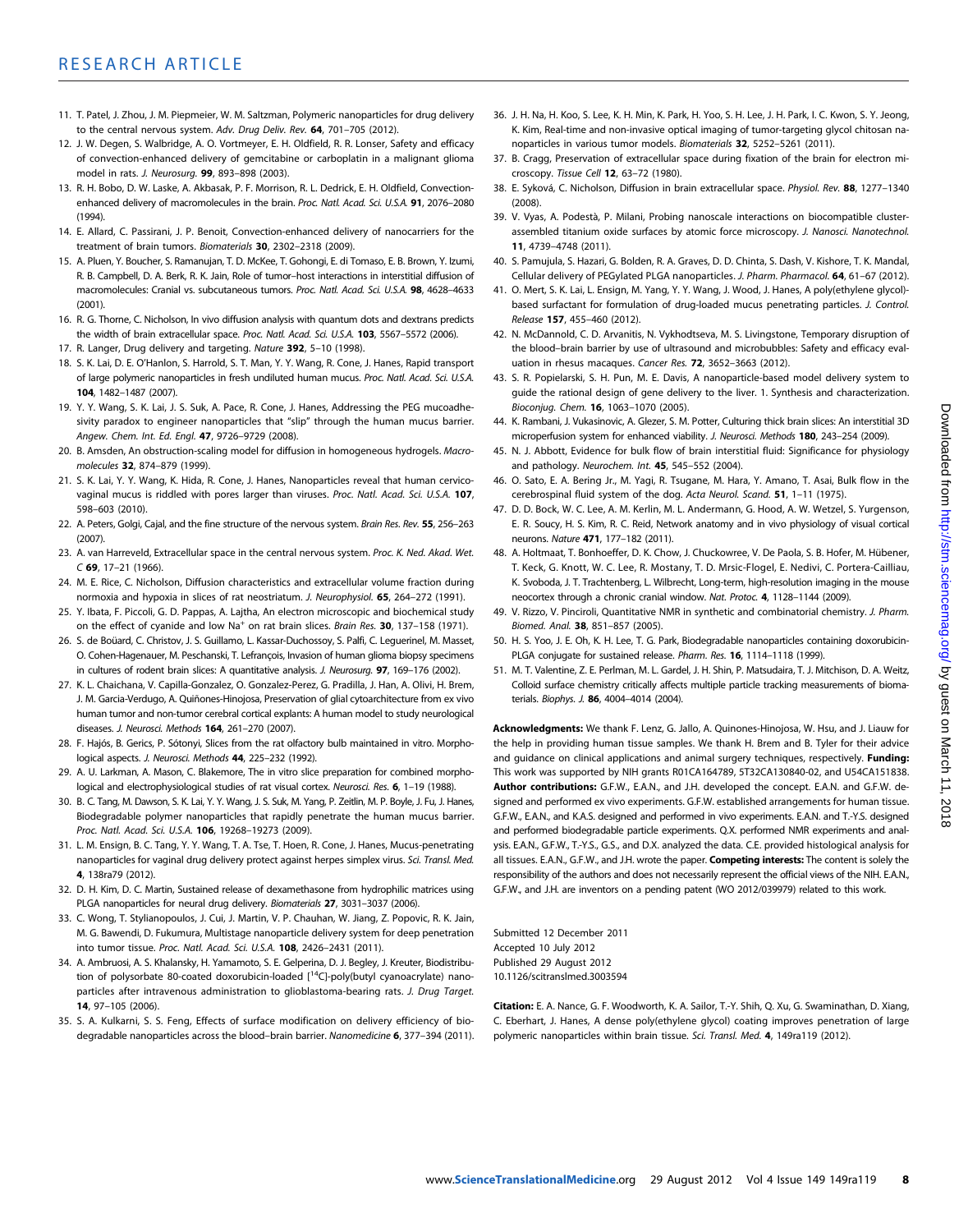# **Science Translational Medicine**

#### **Nanoparticles Within Brain Tissue A Dense Poly(Ethylene Glycol) Coating Improves Penetration of Large Polymeric**

Xiang, Charles Eberhart and Justin Hanes Elizabeth A. Nance, Graeme F. Woodworth, Kurt A. Sailor, Ting-Yu Shih, Qingguo Xu, Ganesh Swaminathan, Dennis

DOI: 10.1126/scitranslmed.3003594 Sci Transl Med **4**, 149ra119149ra119.

#### **Brain-Penetrating Particles**

indeed diffuse throughout the ECS of both rat and human brains. this hypothesis by exploring particles that are >60 nm, discovering that large particles, with the right coating, can systems that rely on larger particles or viruses to carry therapeutics. Now, Nance and colleagues have challenged unable to penetrate further. This has been a particularly bothersome rule of thumb for the design of drug delivery It was once thought that particles larger than 60 nm would be stuck in the brain extracellular space (ECS),

mouse brain than the 100-nm COOH-coated ones. mice, where real-time video microscopy revealed that the 100-nm PEG-coated particles penetrated farther into the more as a fluid than an impermeable solid. The importance of the PEG coating was further confirmed in living difference to the dense, near-neutral PEG coating, claiming that it allows the particles to experience the brain ECS with ease, whereas similarly sized COOH-coated particles were stopped in their tracks. Nance et al. attributed this tracking method, the authors reported that 114-nm PEG-coated particles penetrated ex vivo human brain tissue poly(ethylene glycol) (commonly known as PEG) or with a carboxyl moiety (COOH). Using a multiple-particle The authors first coated fluorescent polystyrene particles with a dense layer of the bio-inert polymer

administered systemically for treating diseases with an impaired blood-brain barrier. Although currently limited to direct infusion into the brain, for eventual use in humans, it is hoped that they may be more efficient, they have yet to be tested in a disease model to confirm efficacy over conventional nanoparticles. diffuse rapidly throughout rat brain tissue ex vivo. Although these densely coated particles may make drug delivery paclitaxel-loaded, 85-nm biodegradable nanoparticles, showing that only particles with the PEG coating could within the brain. Nance and colleagues preliminarily demonstrated such drug delivery capabilities using permit the inclusion of higher quantities of drug, which can be distributed for longer periods of time to more areas With a brain ECS pore size cutoff >100 nm, many doors can be opened in nanomedicine. Larger particles

| <b>ARTICLE TOOLS</b>                     | http://stm.sciencemag.org/content/4/149/149ra119                                                                                                                                                            |  |  |  |  |
|------------------------------------------|-------------------------------------------------------------------------------------------------------------------------------------------------------------------------------------------------------------|--|--|--|--|
| <b>SUPPLEMENTARY</b><br><b>MATERIALS</b> | http://stm.sciencemag.org/content/suppl/2012/08/27/4.149.149ra119.DC1                                                                                                                                       |  |  |  |  |
| <b>RELATED</b><br><b>CONTENT</b>         | http://stm.sciencemag.org/content/scitransmed/5/209/209ra152.full<br>http://stm.sciencemag.org/content/scitransmed/5/213/213ra167.full<br>http://stm.sciencemag.org/content/scitransmed/6/258/258ra141.full |  |  |  |  |
| <b>REFERENCES</b>                        | This article cites 51 articles, 14 of which you can access for free<br>http://stm.sciencemag.org/content/4/149/149ra119#BIBL                                                                                |  |  |  |  |

Use of this article is subject to the [Terms of Service](http://www.sciencemag.org/about/terms-service)

title Science Translational Medicine is a registered trademark of AAAS. licensee American Association for the Advancement of Science. No claim to original U.S. Government Works. The Science, 1200 New York Avenue NW, Washington, DC 20005. 2017 © The Authors, some rights reserved; exclusive Science Translational Medicine (ISSN 1946-6242) is published by the American Association for the Advancement of